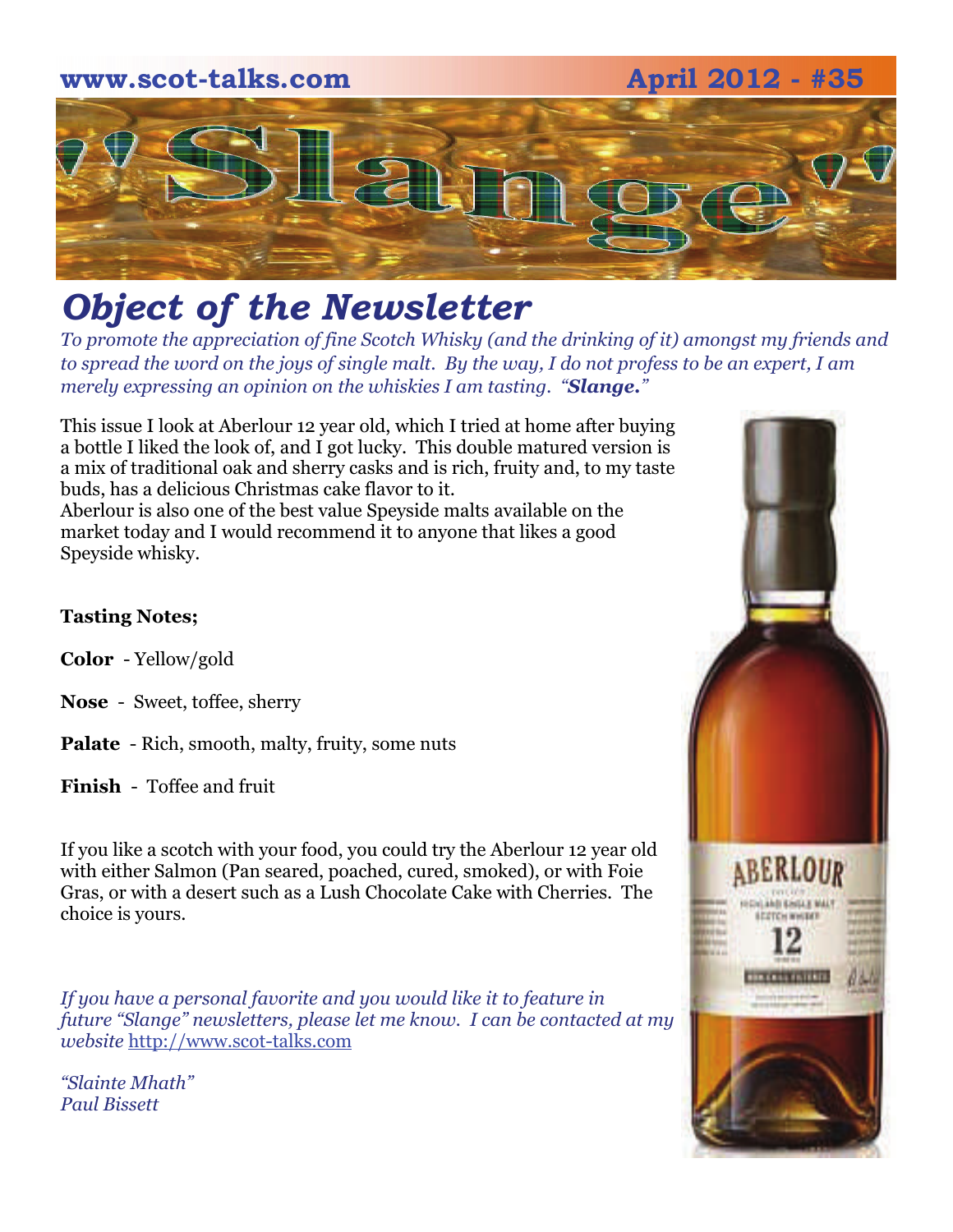### **www.scot-talks.com April 2012 - #35**





## **A wee bit of History** [\(http://aberlour.com\)](http://aberlour.com/)

Situated at the junction of the Rivers Lour and Spey, the distillery lies in a beautiful glen, surrounded by glorious scenery dominated by the rugged peaks of Ben Rinnes a short distance away.

Pure spring water for making the whisky is drawn from underground springs, and the maturing spirit in the warehouse beneficially inhales the moist Speyside air.

Here, the abundance of nature and the centuries-old passion for making single malt whisky conspire to make the generous and multi-layered whisky of Aberlour.

'Aberlour' is a gaelic word meaning 'mouth of the chattering burn [stream]'.

Although its labels read 1879, the Aberlour distillery was first founded in 1826 by James Gordon and Peter Weir. The original distillery, which was destroyed in a fire, was rebuilt in 1879 by James Fleming (1830–1895), and this is the date marked on the bottles. In 1892, the distillery was bought by Robert Thorne & Sons, who rebuilt and expanded the distillery in 1898 after a second fire, with the architect Charles Doig being called in to design the new facilities. In 1921, Robert Thorne & Sons Ltd sold the distillery to W. H. Holt & Sons, a brewery near Manchester. In 1945 S. Campbell & Sons Ltd bought the distillery. In 1975 Pernod Ricard acquired Campbell Distilleries. In 2002, a new, modernized visitor centre was opened.



Aberlour Distillery

**"The water was not fit to drink. To make it palatable, we had to add whisky. By diligent effort, I learnt to like it."** (Sir Winston Churchill)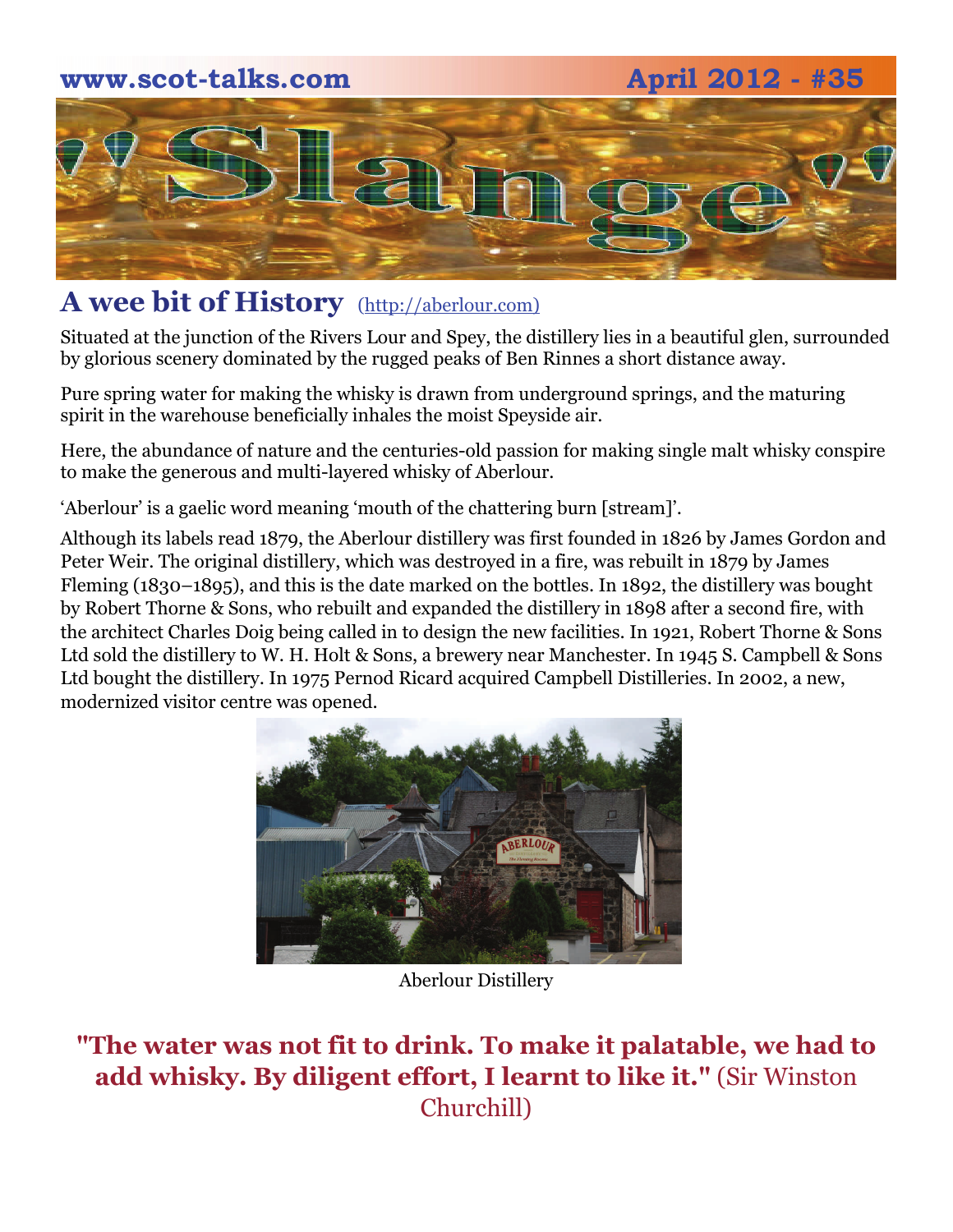

Below is a simple guide to help you choose your single malt Whisky, and the flavor notes you should expect from it. Being Scottish I recommend you find a likely candidate and try it in a bar before buying the whole bottle. With each issue of the newsletter I will add in another Whisky to the flavor map. This Issue; **Aberlour 12 year old.** For more information go to [http://aberlour.com](http://aberlour.com/)